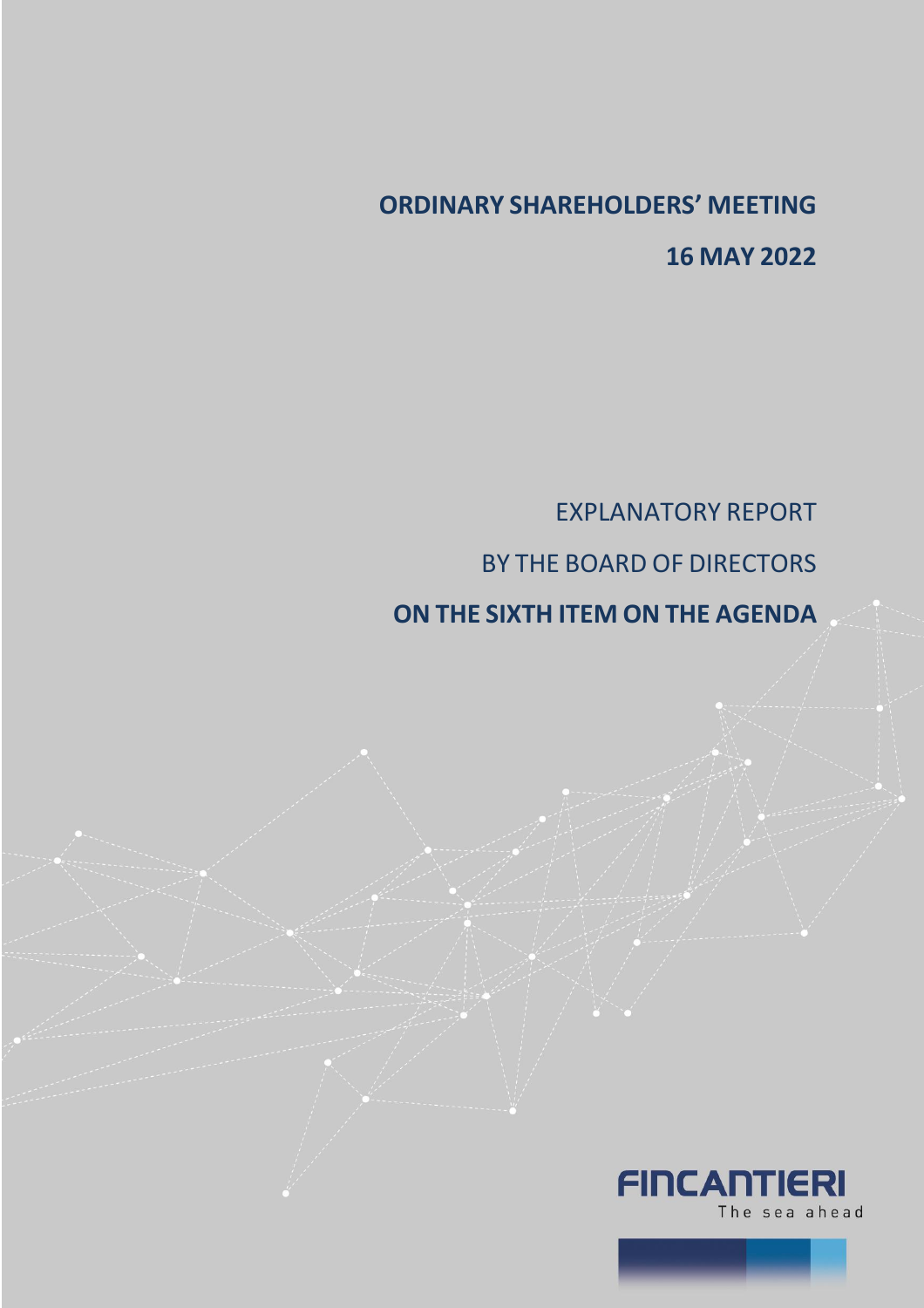

## SIXTH ITEM ON THE AGENDA

**FINCANTIERI S.p.A.** Registered office Via Genova 1, Trieste Share Capital EUR 862,980,725.70 fully paid-up VAT number 00629440322 Tax Code and Venezia Giulia Companies' Registry No. 00397130584 Trieste Economic and Administrative Index No. 89063

**\* \* \* \* \***

*Explanatory report prepared in accordance with Article 125-ter of Legislative Decree No. 58 of 24 February 1998*

**SIXTH ITEM ON THE AGENDA**

*Supplementation of the auditing firm's fee for the 2021-2028 financial years.*

Dear Shareholders,

the ordinary Shareholders' Meeting of FINCANTIERI S.p.A. ("Fincantieri" or the "Company") of 15 November 2019 resolved, based on the reasoned proposal of the Board of Statutory Auditors, to engage Deloitte & Touche S.p.A. ("Deloitte") for the 2020-2028 financial years to audit the accounts and to certify the conformity of the consolidated statement containing non-financial information prepared pursuant to Legislative Decree No. 254 of 30 December 2016, and determined their fee for that engagement (the "Engagement").

Following changes in the regulatory framework regarding the preparation of annual financial reports and audits introduced by:

- (i) Delegated Regulation (EU) 2019/815 issued pursuant to the delegation in Directive 2004/109/EC (the Transparency Directive), as amended by Directive 2013/50/EU – (the "Delegated Regulation"), which imposed an obligation to prepare annual financial reports in a harmonised electronic format (ESEF – European Single Electronic Format) and to use the new "XBRL" language to tag the consolidated financial statements; and
- (ii) Italian Law No. 238 of 23 December 2021 (the 2019-2020 European Law), which amended Article 154-*ter* of Italian Legislative Decree No. 58 of 24 February 1998 to provide that the independent auditors, in the audit report referred to in Article 14 of Legislative Decree No. 39 of 27 January 2010, are also required to provide an opinion as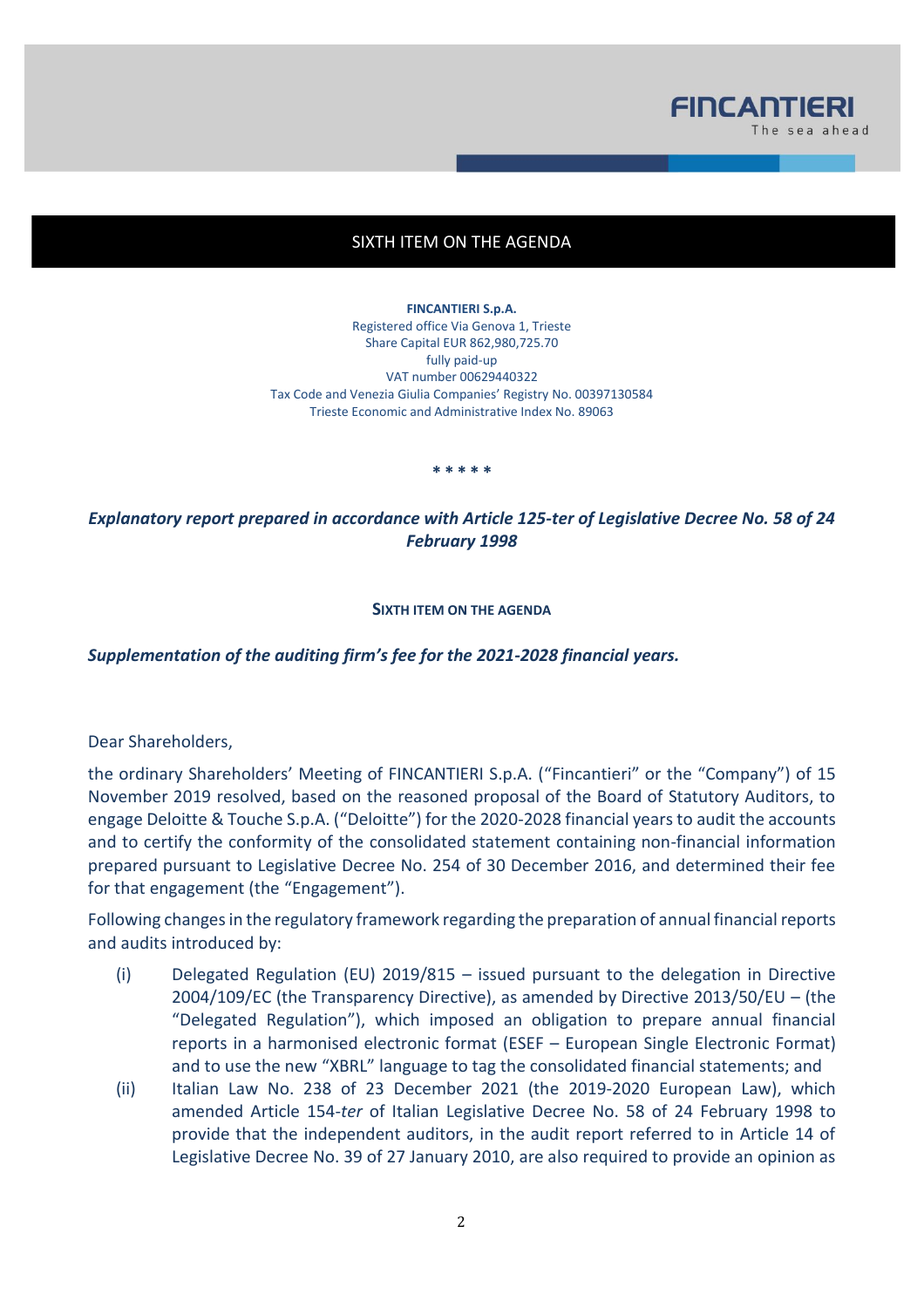to whether the draft separate and consolidated financial statements comply with the Delegated Regulation,

on 7 March 2022, Deloitte submitted a request to the Company to increase (the "Increase Request") its fee for the Engagement, which is attached to this report.

Deloitte made that Increase Request based on the additional work it is required to perform due to these regulatory changes, which constitute grounds for adjusting the auditing firm's fee under the Engagement in accordance with Italian Stock Exchange Regulatory Authority (CONSOB) Communication No. DAC/RM/96003556 of 18 April 1996.

In compliance with Article 13, paragraph 1 of Legislative Decree no. 39 of 27 January 2010, and similarly to what occurred when the Engagement was awarded, the Increase Request was examined and evaluated by the Board of Statutory Auditors, which made the following reasoned proposal to adjust the fee, which is submitted to the Shareholders at the Shareholders' Meeting for approval.

**\* \* \* \* \***

## **"***OPINION OF THE BOARD OF STATUTORY AUDITORS ON THE PROPOSAL TO ADJUST THE FEE OF THE AUDITING FIRM DELOITTE & TOUCHE S.P.A. REGARDING THE PROPOSED AUDIT OF THE COMPANY'S SEPARATE AND CONSOLIDATED FINANCIAL STATEMENTS FOR THE NINE-YEAR PERIOD 2020-2028*

*Directive 2004/109/EC, as amended by Directive 2013/50/EU, imposed an obligation to adopt a harmonised electronic format for the preparation of issuers' annual financial reports, and delegated the adoption of the relevant regulatory technical rules to the European Commission.*

*On 17 December 2018, the European Commission, with Delegated Regulation (EU) 2019/815 (the "Delegated Regulation") which is applicable, pursuant to Law No. 21 of 26 February 2021 (which converted Decree-Law No. 183 of 31 December 2020), to financial reports relating to financial years commencing on or after 1 January 2021, in regulating the single electronic reporting format, required issuers to prepare their annual financial reports in XHTML format and tag the IFRS consolidated financial statements in the annual financial reports using the "XBRL" markup language.*

*European Law 2019-2020 (OJ 17 January 2022) introduced the requirement that the independent auditors provide an opinion as to whether the draft separate and consolidated financial statements included in the annual financial report comply with Delegated Regulation (EU) 2019/815.*

*By decision of the Ragioniere Generale dello Stato of 11 February 2022, Standard on Auditing (SA Italy) No. 700B was issued, explaining the specific audit procedures needed to provide an opinion as to whether the draft separate and consolidated financial statements comply with Delegated Regulation (EU) 2019/815.*

*These regulatory changes and the new auditing standard will result in the need for recurring audits starting with the 2021 financial year on the use of the XHTML format to prepare the separate and consolidated financial statements and tag the consolidated financial statement schedules indicated in Table I of Annex II of the Delegated Regulation. From the 2022 financial year, the audits will be*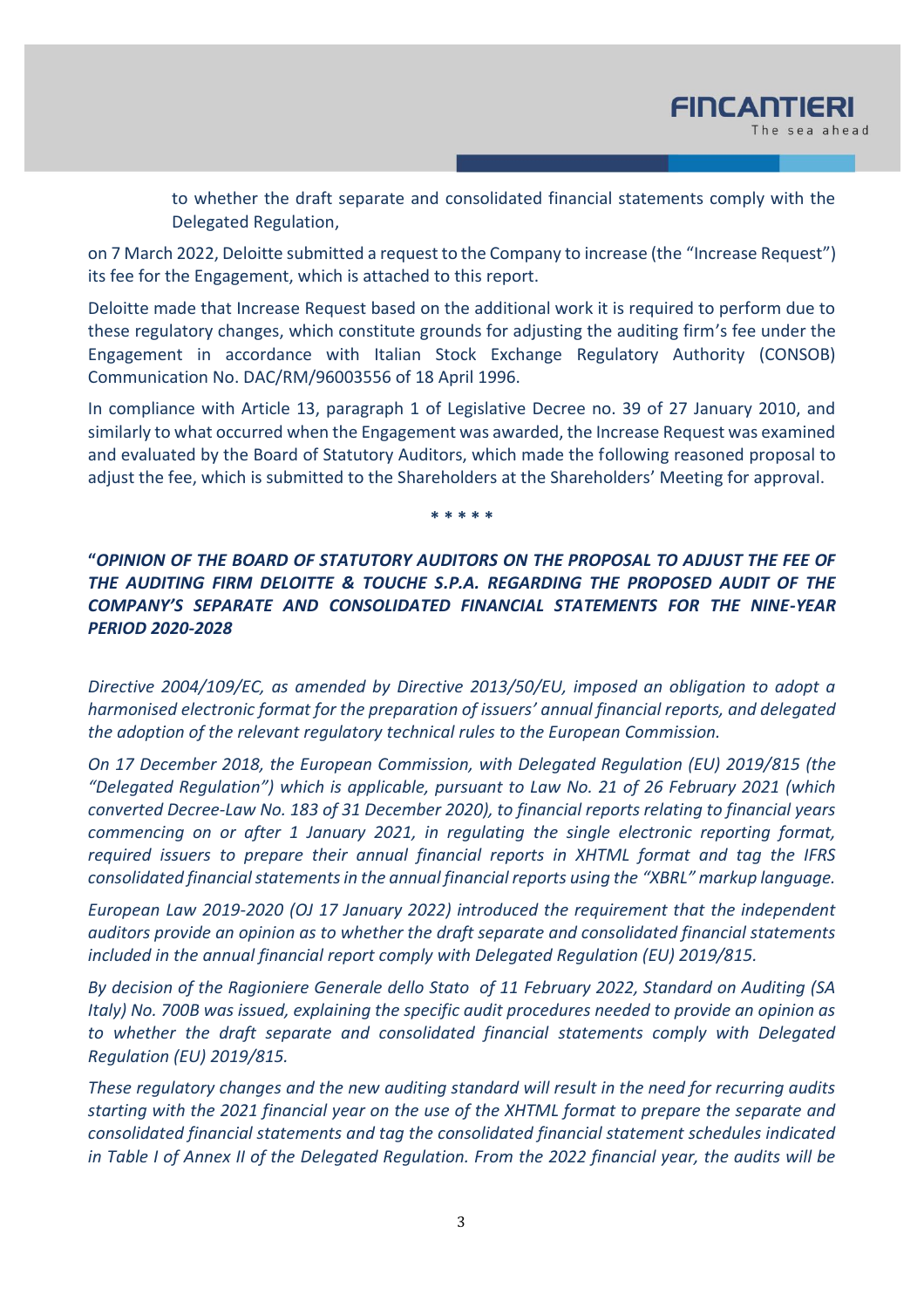*extended to the tagging of the notes to the consolidated financial statements indicated in Table II of Annex II of the Delegated Regulation.* 

*As of the date of this proposal, no law has been enacted explaining how the notes to the consolidated financial statements are to be tagged (block tagging or detail tagging) for the financial years beginning in 2022.*

*These regulatory changes result in an increase in the work required to perform the audit.* 

*In this regard, on 7 March 2022 the auditing firm Deloitte & Touche S.p.A. ("Deloitte") made a request to increase its fee for the additional audit work in the amount of:*

- − *for the 2021 financial year, 280 hours corresponding to EUR 25,000 in additional fees; and*
- − *for subsequent financial years starting with 2022, based on currently available information as to how the explanatory notes to the consolidated financial statements are to be tagged (block tagging or detail tagging), higher compensation estimated to range from a minimum of 390 hours (for block tagging of the notes) to a maximum of 510 hours (for detail tagging of the notes) corresponding to higher fees from a minimum of EUR 33,000 to a maximum of EUR 43,000 in addition to ISTAT inflation adjustments.*

*This request represents an increase to the work and fees established when the audit engagement was awarded for the period 2020-2028 and approved at the Shareholders' Meeting on 15 November 2019, as proposed by the Board of Statutory Auditors.*

*Pursuant to applicable law (Article 13 of Legislative Decree No. 39 of 27 January 2010), the appointment of the independent auditors and the determination of the fee are the responsibility of the Shareholders, and therefore we believe that any change in that fee requested while that engagement is being performed, including those resulting from an increase in the work required by law, must also be submitted to the Shareholders for approval, again based on a reasoned proposal by the Board of Statutory Auditors.* 

*The Board of Statutory Auditors, having examined Deloitte's proposal and ascertained that the new work is required by law, has verified with the relevant corporate functions that the calculation of the hours Deloitte expects to spend to perform the additional work is reasonable and has also verified that the fees requested are consistent with the hourly rates set forth in the auditing firm's original proposal for the nine-year period 2020-2028.*

*As a result of the above verifications, the Board of Statutory Auditors believes that Deloitte's request*  to increase the fees for the audit work is appropriate and consistent with the professional *commitment required by the new law and is also consistent with the originally agreed hourly rates.*

*The Board of Statutory Auditors therefore proposes the following to the Shareholders:*

- *(i) to approve, for the 2021 financial year, an increase of EUR 25,000 to the fee payable to the auditing firm Deloitte & Touche S.p.A.;*
- *(ii) to approve, for the financial years starting from 1 January 2022, an increase in the fee payable to the auditing firm Deloitte & Touche S.p.A. of up to a maximum amount of EUR 43,000 per year, including the increase provided for the financial year 2021; and*